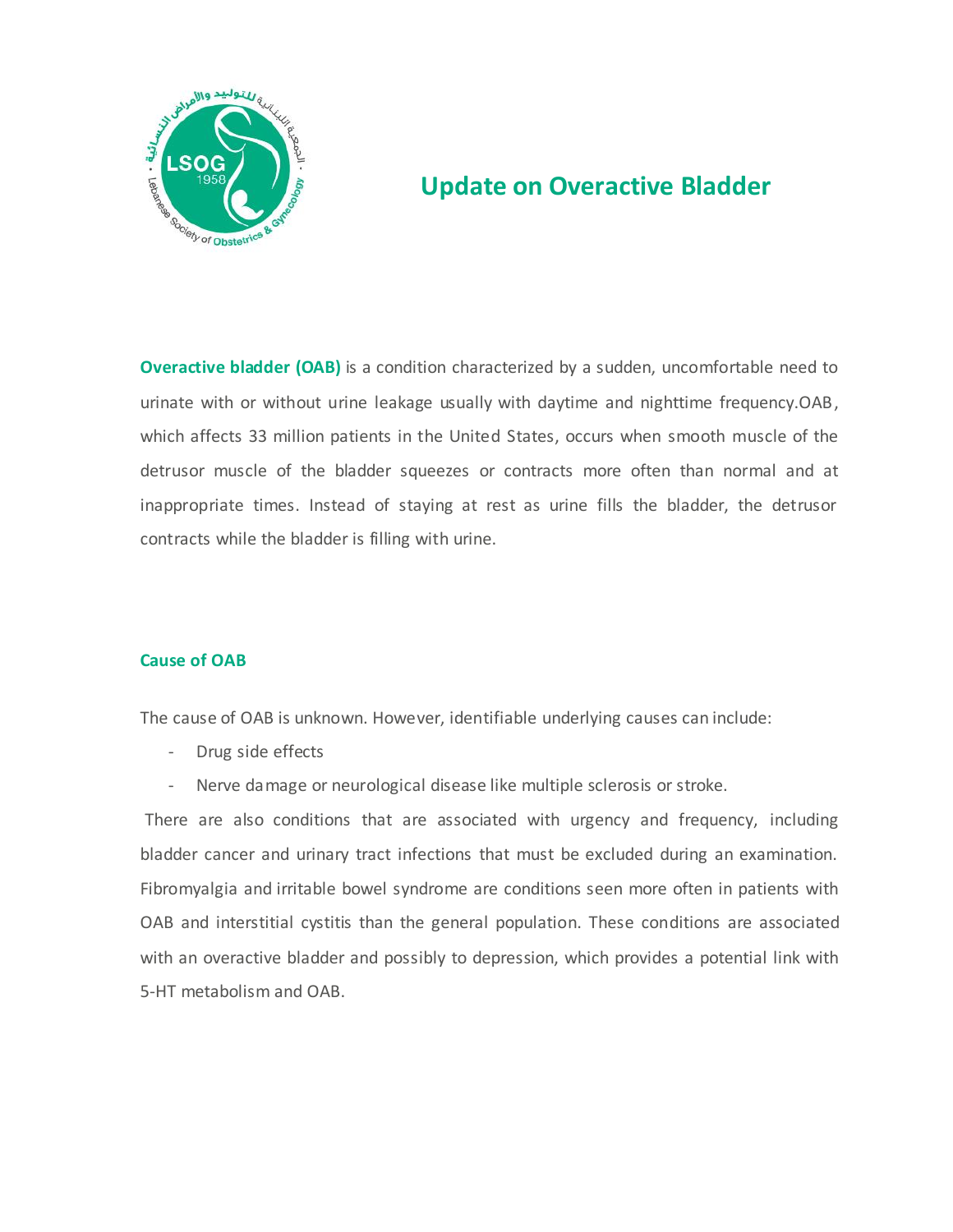#### **Diagnosing OAB**

- $\triangleright$  One of the first steps toward diagnosing OAB is to keep a urination diary.
- $\triangleright$  Documenting symptoms such as urgency can help your urologist make the proper diagnosis.
- $\triangleright$  A urinalysis must also be performed to rule out infection and to look for glucose (sugar), blood, white cells or difficulty concentrating the urine (specific gravity).
- $\triangleright$  After urination, residual urine is also checked.
- $\triangleright$  In some patients, a cystoscopy may be warranted. It is sometimes useful to perform bladder pressure testing using cystometry to document bladder (detrusor) over activity during filling and exclude obstruction.

#### **Treating OAB**

 $\triangleright$  Agents that relax the detrusor or prevent a bladder contraction are effective for OAB and urge incontinence. Acetylcholine is a chemical released from nerves supplying the bladder that acts at muscarinic receptors to trigger a bladder muscle contraction, thereby producing urination. The detrusor expresses muscarinic (acetylcholine binding) M3 and M2 receptor subtypes. **Antimuscarinics are used to treat OAB and urge incontinence and they include: darifenacin, hysoscyamine, oxybutynin, solefenacin, tolterodine and trospium.** Although these pharmacologic agents are used as first line treatment options, side effects limit long-term compliance.

In addition, **behavioral regimens** have been shown to reduce incontinence and urinary frequency. These regimens range from simple maneuvers such as timed or prompted urination and fluid management to biofeedback.

- $\triangleright$  Pelvic muscle exercises (Kegel) are beneficial in appeasing urge incontinence, and can be done alone or in combination with antimuscarinic drugs.
- $\triangleright$  Also, patients may want to change certain aspects of their diets (e.g., decreasing caffeine or alcohol intake), lose weight and stop smoking.